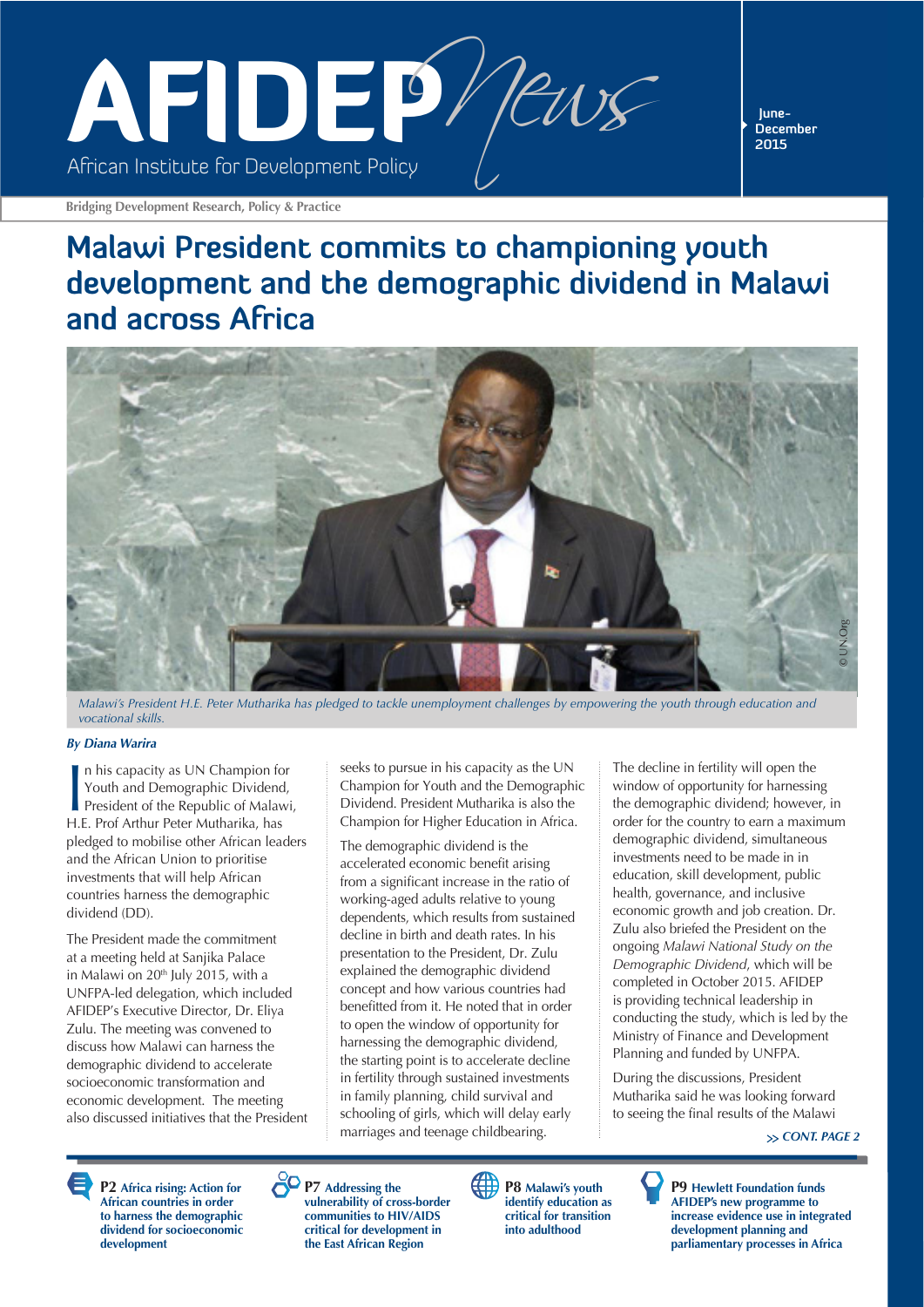### **Africa rising: Action for African countries in order to**

#### *By Diana Warira and Bernard Onyango*

The inaugural Knowledge Sharing Symposium on the<br>Demographic Dividend in East and Southern Africa<br>was held from August 24<sup>th</sup> to 26<sup>th</sup> 2015 in Nairobi. T<br>Symposium convened development experts from government Demographic Dividend in East and Southern Africa was held from August  $24<sup>th</sup>$  to  $26<sup>th</sup>$  2015 in Nairobi. The Symposium convened development experts from government agencies, research institutions, development agencies and the private sector from the region to share experiences and learning in efforts to harness the demographic dividend in Africa. The Symposium, co-hosted by the National Council for Population and Development (NCPD), United Nations Population Fund (UNFPA) Kenya Country Office and the African Institute for Development Policy (AFIDEP) attracted active participation from delegates from 15 countries.

#### **Demographic dividend not a new concept**

"The demographic dividend is not a new concept." This was the message from speakers at the event. And they are right. Population dynamics and socioeconomic development have been linked conceptually for decades as governments implemented programmes to tackle challenges in health, education, economic reforms, and governance. However, the demographic dividend paradigm has lately gained traction on the continent due to its attraction as a solution for the burgeoning youth population

and its holistic 'integrated systems approach' that can lead to transformational socioeconomic growth where the key pillars (health, education, economic reforms, and governance) are viewed as a unit. Simultaneous investments in the 'pillars' or 'wheels' as population experts prefer to call them, are necessary to achieve a sizeable demographic dividend. In short, governments must make investments to facilitate reduction in fertility and to empower women and concurrently increase investments in health, education, economic reforms, and strengthen governance, so that African countries can experience the socioeconomic transformation they crave.

#### **Country experiences**

Based on the various case studies conducted by countries participating at the Symposium, it is clear that African countries have bought into the demographic dividend philosophy and they are anxious to make investments in the various areas highlighted as key for national growth.

In particular, country presentations described the organisation of demographic dividend studies and initiatives, including identifying the initiatives' leadership and ownership, technical and financial support, and actions to take the demographic dividend agenda

*CONT. PAGE 3*

### **Mutharika commits to championing youth development**

demographic dividend study as he expects it to guide his government on how it should sustainably tackle youth development and employment challenges. "It is very important and urgent to figure out how to fit the large population of young people in the country's political and economic structures," he noted. President Mutharika also indicated that his party's manifesto highlights youth development as a key component of Malawi's development. In addition, he noted that for the country to plan for the demographic dividend, there was need for long-term development planning and his government was planning to establish the National Planning Commission to facilitate such long-term and integrated planning processes.

The President was also optimistic that some of the current government policies will assist the country towards achieving a demographic dividend. For instance, he expects massive foreign investments in labour-intensive industries such as construction that will create jobs for young people. There is also planning to inject substantial investments to ignite development of small and medium enterprises. Other interventions that his

government is working on include the community college programme that seeks to develop productive skills of young people, the Malawi Rural Development Fund and the Youth Enterprise Development Fund. President Mutharika also called for strengthening of the country's family planning programme in order to urgently reduce the country's high birth rate as he was concerned that the country was sitting on a time bomb as far as high population growth was concerned. *CONT. FROM PAGE 1* The UNFPA Country Representative

> In his capacity as a UN champion on youth and the demographic dividend, President Mutharika mobilised other African leaders to be demographic dividend champions and catalysts in their countries. For example, he hosted a meeting of several African heads of state at a side event of the UN General Assembly meeting on the Sustainable Development Goals in September 2015 in New York. In addition, the President advocated for the African Union theme for 2017 to focus on youth and the demographic dividend. The President will also lead mobilisation of technical and financial resources to help Malawi focus on youth development and the demographic dividend. President Mutharika's role fits well with his role as the Champion for Higher Education in Africa.

for Malawi, Ms. Violet Kakyomya, commended the President for his commitment in championing youth development issues and the demographic dividend. She noted that while Malawi had made some progress in improving contraceptive use among Malawi adults, more should be done to satisfy the high levels of unmet need for family planning for youth. She noted that the results of the Malawi demographic dividend study were timely as they would feed into the development of the next development strategy. She committed continued support of UNFPA and other UN agencies in helping the government's work towards harnessing the demographic dividend and achievement of other development goals.

The Minister of Youth, Honorable Grace Obama Chiumia, noted that among key plans for mobilising youth's development potential, her ministry is planning to reactivate the former Malawi Young Pioneer Training Bases into training centres to improve skills of young people in agriculture. Part of this will be to focus on agro-industries and value addition. She commended the President for prioritising youth issues in his government.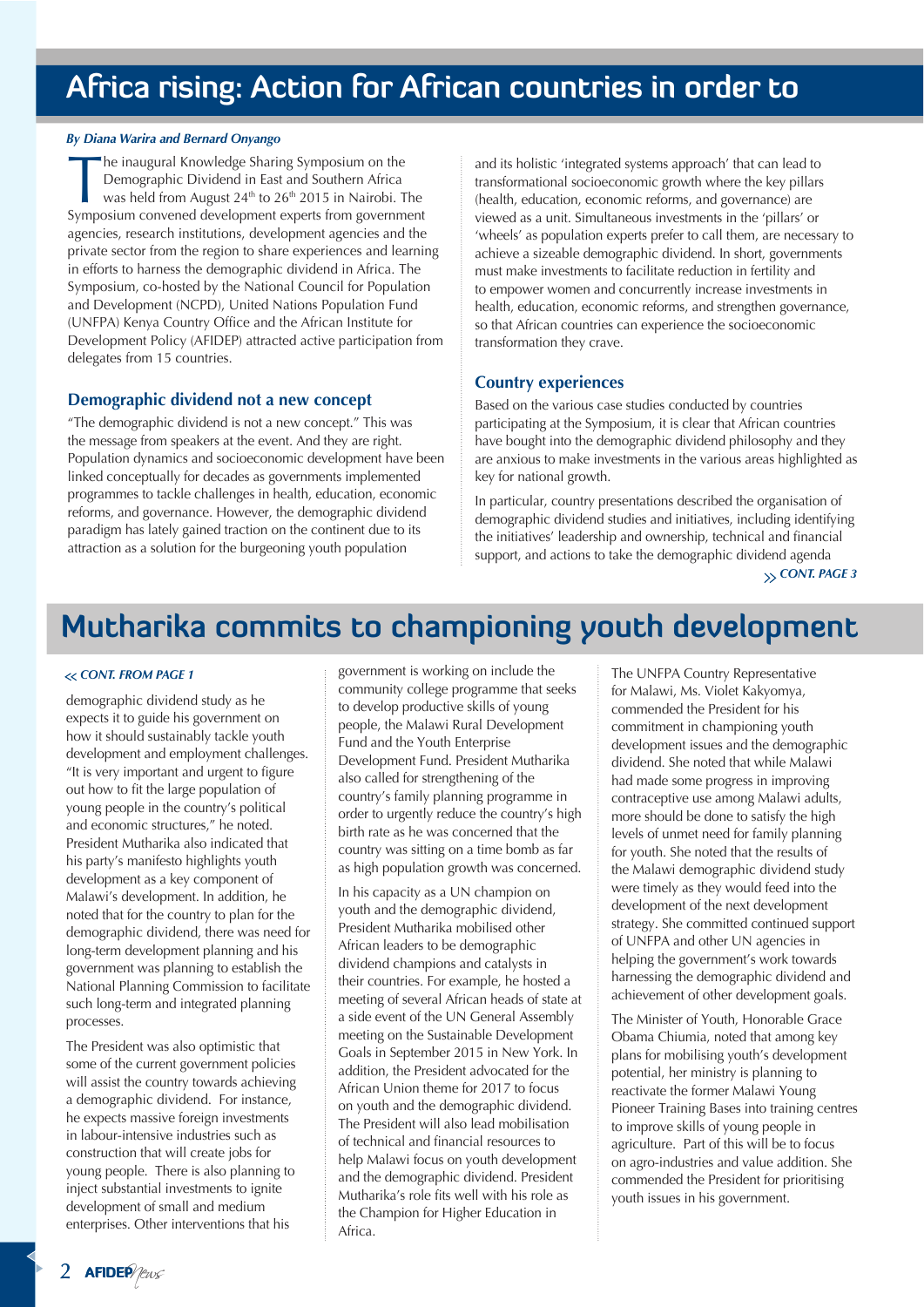### **harness the demographic dividend for development**

#### *CONT. FROM PAGE 2*

forward. In terms of leadership, three main tracks emerged.

First, in some countries, the leadership of the demographic dividend initiative, including the studies were firmly driven by key government ministries with convening powers and critical roles in driving economic development planning and resource allocation. For instance, in countries such as Zambia, Mozambique, Malawi and Rwanda, the Ministries of Finance, Economic Planning and Development took leadership of the demographic dividend agenda and the studies. It was clear that in these cases there was a strong sense of government ownership of the demographic dividend agenda.

Second, there were cases where state agencies in charge of planning and population took leadership of the process. Countries where these were evident included Burundi (the Institute of Statistics and Economic Studies of Burundi [ISTEEBU]), Ethiopia (the Population & Development Directorate/ National Planning Commission of Ethiopia), Kenya (the National Council for Population and Development, [NCPD]), and Uganda (the National Planning Authority [NPA]). Here too, there was a strong sense of government ownership of the demographic dividend agenda.

Third, there were countries where universities and research institutions played the leading role in the demographic dividend agenda. This was the case in Tanzania (University of Dar es Salaam), Botswana (University of Botswana), and the Democratic Republic of Congo (University of Kinshasa). It was noted that in this category, the demographic dividend agenda did not appear to gain the same level of traction within government as in the prior cases, especially in incorporating findings and recommendations for action.

It is noteworthy that in countries where governments have taken



*Dr Eliya Zulu summarises the policy recommendations at the closing of the demographic dividend knowledge sharing symposium for East and Southern Africa in August 2015.*

keen ownership of the process, multi-sectoral groups including key government ministries and departments such as health, education, youth, labour, and national statistics offices/agencies were involved in driving the process. Civil Society Organisations (CSOs) and bilateral and multilateral partners were also engaged. These groups were instrumental in validating the demographic dividend study results and contributing to the recommendations and policy actions or interventions that can assist countries harness the demographic dividend.

#### **Major challenges to harnessing the demographic dividend in East and Southern Africa**

Drawing from the country experiences, it is clear that most countries in the region still experience high fertility levels with particularly worrying high levels of teenage pregnancies (a leading cause for girls dropping out of school) and a general preference for many children. The levels of early childhood mortality also remain high making it hard for couples to opt for fewer children they would be sure are likely to survive to adulthood.

While most countries have recorded progress in enrolment rates due to free primary education, quality remains low and the progress in enrolment at primary level has not been matched by expansion of access at secondary and tertiary levels contributing to low transition rates to these higher levels of education. Poor quality of education across all levels and limitations in the curricula has also resulted in graduates acquiring skills that are not aligned to the needs of the labour market.

Challenges in public health have seen the rise of the "double burden of disease" in the region. On one hand are persistent infectious diseases including high levels of Malaria and HIV/AIDS, and on the other are the rapidly rising cases of

non-communicable diseases. Childhood malnutrition that has serious negative consequences on cognitive development and general health into adulthood is also prevalent in the region. Limitations in health systems including health financing, infrastructure, trained personnel numbers and retention, and supplies management are major contributing factors to poor health in the region and thus there is a critical need for governments and other relevant stakeholders to focus on health systems strengthening.

Despite fairly robust economic growth rates in a number of countries in the region over the last decade, these economies are not generating enough decent jobs to match the population growth and the needs of the rapidly growing youth population in particular. Most employed people are engaged in the informal sector where incomes are low and jobs unstable and there are limited investments in key sectors such as agriculture and agrobusiness to spur job creation. The impact of long periods of high fertility in the past means Africa will have a much bigger job creation challenge than the Asian Tigers faced, and much needs to be done to turn the situation around.

Finally, challenges in governance and accountability continue to compromise quality service delivery and the efficient use of public services at all levels. This has also limited foreign direct investments and local investments, slowing down socioeconomic development.

*CONT. PAGE 4*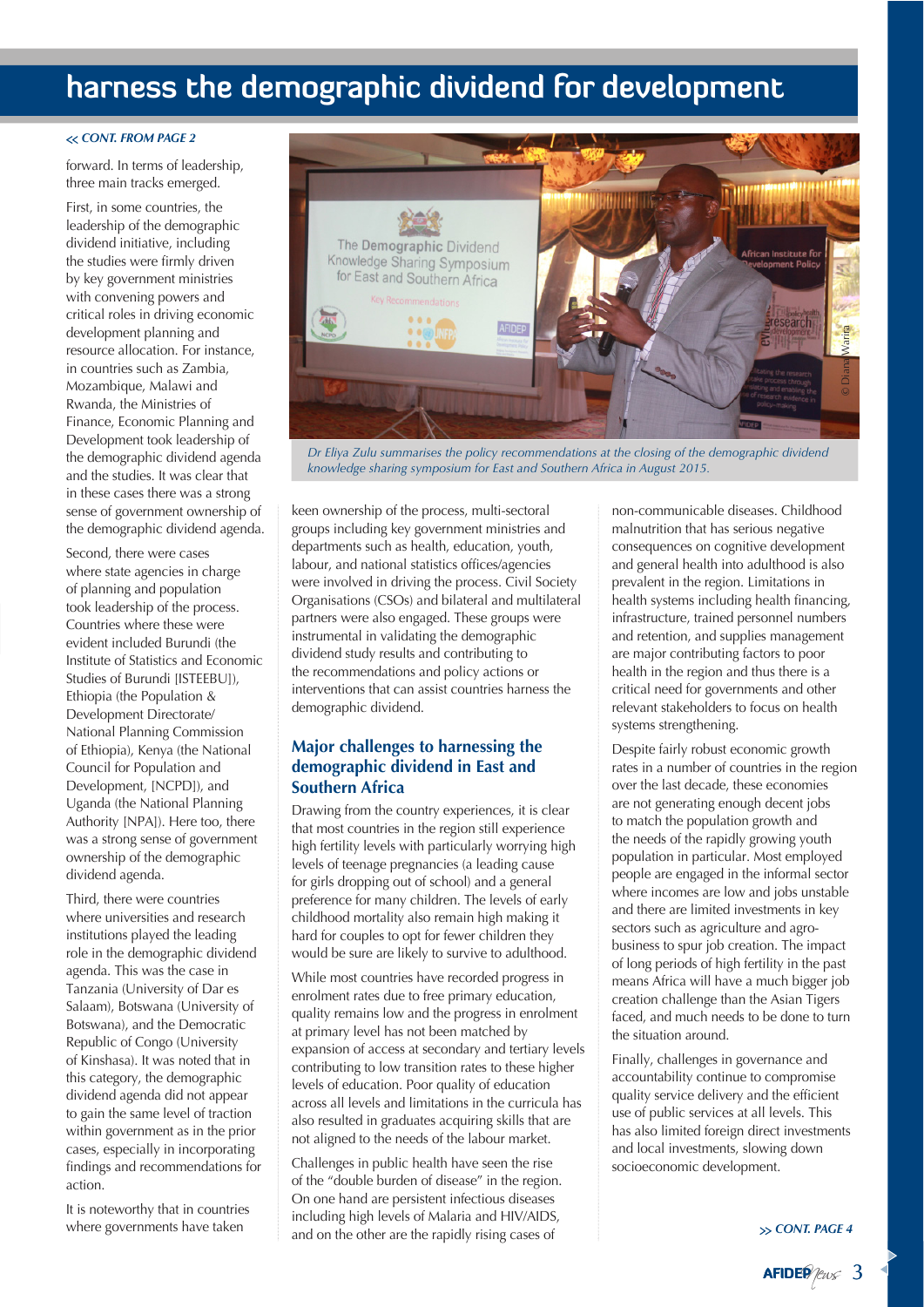#### *CONT. FROM PAGE 3*

#### **Demographic dividend in the post-2015 development agenda**

Speaking at the Symposium's opening, Constant-Serge Bounda, Chief, UNFPA Liaison Office to African Union Commission (AUC) and United Nations Economic Commission for Africa (UNECA), said that ongoing evidence-driven advocacy is seeking to ensure that the demographic dividend is recognised in the global intergovernmental processes occurring in 2015.

He noted that the Common African Position (CAP) on the post-2015 development agenda clearly stipulates the need for African countries to prioritise investments and reforms that enable them to harness a sizeable demographic dividend. Specifically, paragraph 48 states that governments need to make investments to ensure that Africa's youth bulge is translated into a demographic dividend.

Moreover, the African Union Agenda 2063, described as "a shared strategic framework for inclusive growth and sustainable development and a global strategy to optimise the use of Africa's resources for the benefits of all Africans" also emphasises the need to tap into the full potential of the youth and women and harness the demographic dividend.

The negotiations that recently concluded in New York on the post-2015 development agenda have also recognised the demographic dividend as a major issue for ensuring sustainable development. Of the 17 sustainable development goals (SDGs), he outlined four key goals directly linked to the demographic dividend:

- $\blacktriangleright$ Goal 3: Ensure healthy lives and promote well-being for all at all ages
- $\blacktriangleright$ Goal 4: Ensure inclusive and equitable quality education and promote life-long learning opportunities for all
- $\blacktriangleright$ Goal 5: Achieve gender equality and empower all women and girls
- $\blacktriangleright$ Goal 8: Promote sustained, inclusive and sustainable economic growth, full and productive employment and decent work for all

Across the board, development experts are therefore now embarking on concerted efforts to speak with one voice on the demographic dividend. UNFPA, in partnership with AFIDEP, is leading in advocacy and political outreach across Africa, and the inclusion of youth elements in the SDGs is already a win, and hopefully this will translate into investments that will transform our youth. In addition, African governments are also pushing for the demographic dividend to be adopted as the theme for the 2017 African Union Summit.

development programmes to ensure ownership and accountability at all levels of government and among stakeholders and citizens;

- 2) Governments should create an enabling environment to foster growth of and participation of the private sector and other stakeholders, including youth, in furthering the demographic dividend agenda;
- 3) There should be a comprehensive review of current demographic dividend wheels and the associated modelling, costing and planning tools in line with different national socioeconomic and demographic contexts across Africa;
- 4) Develop regional and national roadmaps for implementing demographic dividend activities with robust frameworks and indicators for monitoring progress and enforcing accountability;
- 5) There should be comprehensive mapping and documentation of specific high impact game-changer interventions and innovations for each demographic dividend pillar based on proven positive experiences from East Asia, Latin America and African countries;
- 6) The demographic dividend agenda should be integrated in development plans at regional, national, and sub-national levels and anchored in the Agenda 2063 and SDG frameworks to ensure sustained prioritisation, resource allocation and implementation of demographic dividend interventions;
- 7) Strengthen regional coordination mechanisms and linkages among demographic dividend initiatives at the African Union, regional, national and sub-national levels to ensure consistent responses;
- 8) Operationalise an Africa-wide demographic dividend knowledge sharing forum to facilitate exchange of experiences, best practices, policy-oriented evidence, and capacity development among all stakeholders working on the topic, including policymakers, development partners, funders, researchers, the private sector, and youth groups;
- 9) Develop clear communication and advocacy strategies to ensure common and consistent understanding of the demographic dividend concept and what needs to be done for countries to harness it; and
- 10) Enhance technical capacity of research and academic institutions, policymakers, and other stakeholders in generating, translating and using demographic dividend evidence in priority setting, integrated planning and programme implementation.

With these clear recommendations, it is now time for governments and other stakeholders to get down to work.

**After the Symposium, now what?**

Following three days of vibrant discussions on the experiences of the participating countries striving to transform their economies and improve the wellbeing of their population, it was important that the next steps are solid. Consequently, a 10-point recommendation for next steps was adopted:

1) National demographic dividend programmes should be embraced at the highest level of leadership and managed by the government institution responsible for coordinating

**"***It is noteworthy that in countries where governments have taken keen ownership of the process, multi-sectoral groups including key government ministries and departments such as health, education, youth, labour,*  and national statistics offices/ *agencies were involved in driving the process***"**

And, it is critical to remember that the demographic dividend has a time-limited window of opportunity that can be missed. Therefore, African countries must make the right investments and reforms now so as not to miss the demographic dividend window of opportunity.

The Symposium was a great conversation starter and a forum whose ultimate measure of success will be the extent to which participating and other African governments will walk the talk to incorporate this development paradigm in key development strategies to realise the socioeconomic transformation envisaged in Agenda 2063 and national long-term development visions.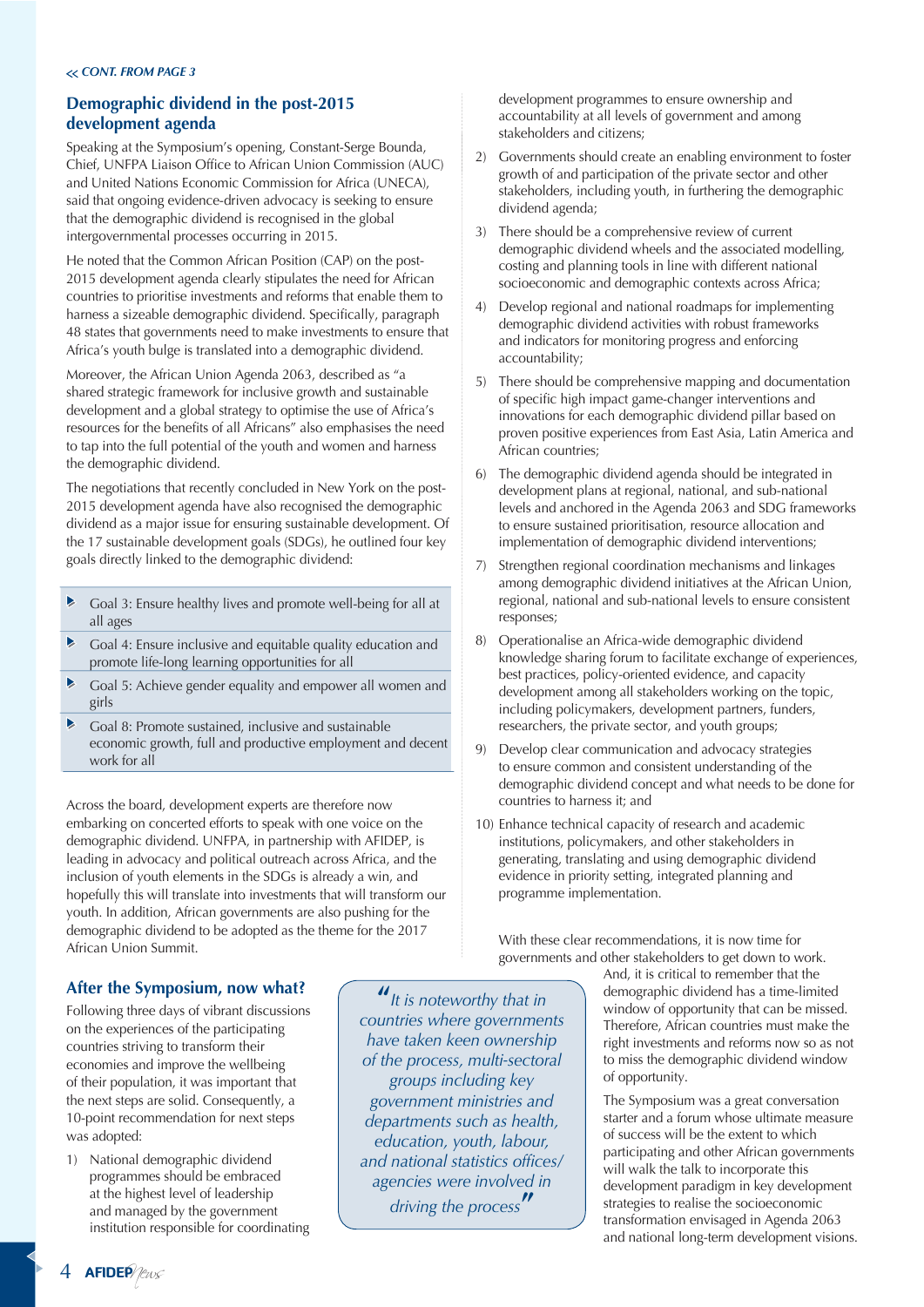### **Using training as one approach for building capacity of health policymakers in evidence-informed policymaking: Experiences from Kenya and Malawi**

*By Rose N. Oronje and Tricia Petruney*

he use of research evidence in decision-making by policymakers in the health sector is critical for enabling the formulation and implementation of the most effective policies and programmes. Despite this reality, scholars such as Simon Innvaer and others in the journal of *Health Services Research and Policy* have documented that policymakers often do not sufficiently use research evidence to inform their decisions because of several common barriers (see Innvaer et al 2002; Oliver et al 2014). One of the well-documented barriers to research use is the lack of knowledge and skills in finding, appraising, interpreting and applying evidence as part of the policymaking process.

The DFID-funded Strengthening Capacity to Use Research Evidence in Health Policy (SECURE Health) programme being implemented in Kenya and Malawi has designed a training programme for policymakers in the health sector to strengthen their knowledge and skills in accessing, appraising, synthesising and applying research evidence in policymaking (i.e. the SECURE Health evidenceinformed policymaking [EIPM] training programme).

The SECURE Health programme is implemented by a consortium of five institutions led by AFIDEP in partnership with the Ministries of Health (MoH) and Parliaments in Kenya and Malawi. The training is one of several interventions designed to sustainably build real-world capacity for evidence-informed policymaking. Related activities include cultivating champions, ongoing mentoring, and facilitating increased interactions between research producers and endusers.

The SECURE Health EIPM training programme comprises two components, namely, a 5-day training workshop followed by a one-year follow-up support programme. In March and April 2015, the SECURE

Health programme conducted four sets of training workshops in Kenya and Malawi.

Through these workshops, 76 policymakers comprising Ministry of Health (MoH) and Parliament staff from the two countries were trained. From the MoH, the staff trained included technical staff responsible for conceptualising and drafting policy and programme documents or advice; these were mainly technical staff heading divisions and units as well as the programme managers and officers who work in these divisions and units. For Parliament, the staff included Parliamentary researchers, committee clerks, and library staff.

In this article, we share some of the lessons, experiences and reflections from the delivery of the training workshops.

#### **Competitive selection of policymakers to be trained did not work**

In order to attract policymakers who are genuinely interested in the training programme we attempted to conduct a competitive application and selection process. There were some levels of resistance to or doubt about this approach in both countries, some of which turned out to be accurate.

In both countries, very few applications were received, and so we had to request senior officials in the MoH and Parliament to nominate more staff for training. We therefore blended the application and nomination approaches for the selection process. The fact that we had a clear eligibility criterion ensured that we got the right staff for training even through the nomination process.

The training workshops effectively increased the knowledge and skills of policymakers in finding, assessing, synthesising and applying research evidence in their work.

A pre- and post-training survey in both Kenya and Malawi was used to assess (immediate/short-term) effectiveness at improving participants' knowledge, skills, and attitudes for accessing, appraising, synthesising and applying evidence. On a scale from 1 to 5, participants' selfreported ratings of their skills in accessing, appraising, synthesising and applying evidence improved by an average of 1.32 in Kenya and 0.43 in Malawi between the pre- and post- training tests.

### **Differentiating a policy question from a research question**

Differences between a policy versus a research question are critical yet are often blurred and confusing to decisionmakers. Interestingly but not surprisingly, policymakers seem more familiar with defining conventional research questions (e.g. did this HIV prevention intervention work?) and less familiar with defining policy questions (e.g. what actions in my country will be the most effective for successfully preventing HIV at policy, programme, and service levels?)

In other words, the answers to multiple research questions will help you answer a policy question. Providing clear guidance to help policymakers in refining their

#### *CONT. PAGE 6*



*Adequate training on use of evidence in decision-making enables policymakers make more informed policy decisions.*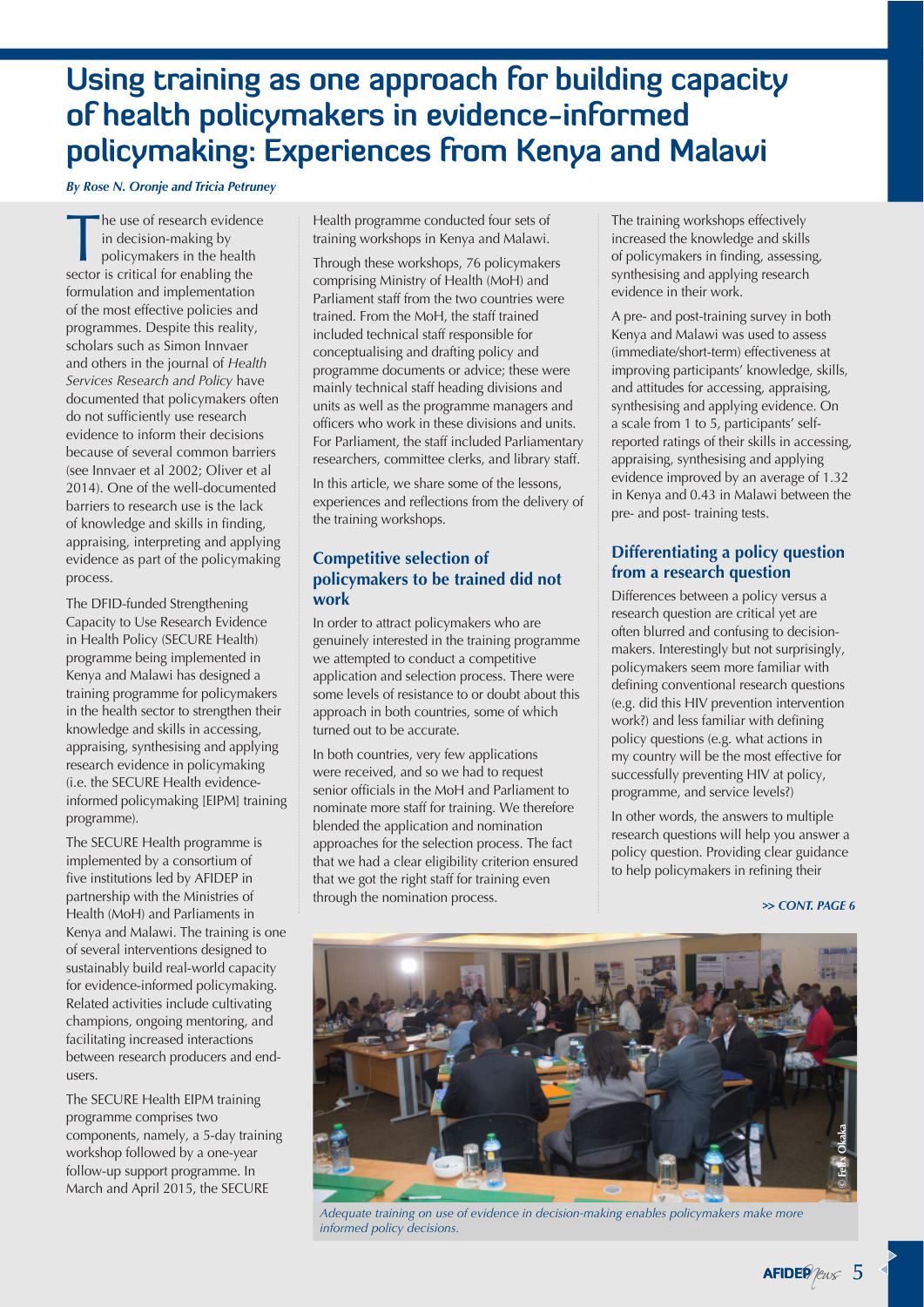### **Experiences from building capacity for evidence use**

#### *CONT. FROM PAGE 5*

initial questions into specific policy questions generated a lot of passionate discussion and debate during all four workshops.

#### **How and where to find evidence**

Where to find quality evidence for health sector decision-making on the Internet and tips in refining online/web-based searches to find only useful content attracted the most interest for our participants. Many policymakers did not know where to find useful and quality evidence on the Internet, including those available free of charge (open access).

They therefore reported finding the sub-sessions on identifying and searching these databases most useful, and here is where the largest improvement was demonstrated during the post-training test. Commenting on this, a Parliament staff from Malawi said: "Because of this training, I am now able to use other search engines apart from Google such as POPLINE, Google Scholar, and Research for Life".

#### **Assessing the quality of evidence**

The session on appraising the quality of the evidence was also reported as very useful. Many policymakers lacked a good understanding of basic study designs and methods and their subsequent implications for the strength and quality of research findings, and therefore found this session most informative.

Indeed, during each workshop we spent more time than anticipated in the curriculum agenda for this session. Pre- and post-training test results reveal this as the second session where participants gained most skills.

#### **Synthesising evidence for informing policy decisions**

The session on synthesising evidence is essentially the core of the training programme as it involves reviewing appraised evidence, interpreting it to understand its implications for specific policy issues, and preparing coherent syntheses and policy briefs with recommendations.

The synthesis session took the most time (40 percent of the five-days). Policymakers indicated that although their day-today work already involves preparing policy or issue briefs, the training helped them to become more systematic and critical in this process. The development of policy briefs will make up an important part of our ongoing follow-up process, as we will continue supporting participants in completing and disseminating the policy briefs whose drafting started at the workshops.

#### **What worked well**

The whole training programme was grounded on adult-learning principles to ensure a participatory and more enriching and

effective learning process. A focus on drawing from participants' knowledge and experience in the delivery of the training was especially enriching and made it easy for participants to relate to the training. On the other hand, this often produced lengthy discussions and contributed to challenges in time management. Well-trained and flexible trainers are critical to handle this format.

In general the interest and commitment of the policymakers involved in the training was outstanding. In a way, this proved that the selection of training participants through senior officials is still an effective way of selecting appropriate and engaged government staff for future trainings.

#### **Some challenges**

Even though the training was spread over five days, the main complaint from all four cohorts of policymakers trained was that the time allocated was not adequate to sufficiently cover the scope of the training.

Another challenge was the content of the training being more closely aligned with the needs of the MoH staff versus those of Parliament, as the latter often deal with multiple matters not only health topics (which were often used as illustrative examples).

Given that the research use principles in the training are applicable to any sector, we plan to adapt the training curriculum to the general development sector so that it can benefit people working beyond health. With this recognition we also plan to offer separate sessions for the MoH and Parliament staff so that the training adequately speaks to the particular needs of each group.

#### **Moving forward**

As we embark on a series of follow-up training programmes for the four cohorts, we are taking into considerations the lessons we learned through this first round of training. We are also preparing to finalise the revised curricula package and make it fully and freely available online for others who may be interested in delivering similar trainings in future.

Other organisations in the SECURE Health consortium include FHI 360, the East and Southern Africa Health Community (ECSA-HC), the Consortium for National Health Research (CNHR-Kenya), and the College of Medicine (CoM) at the University of Malawi. The UK Parliamentary Office for Science and Technology (POST) is a collaborating institution involved only in the intervention on internships for Parliamentary staff from Kenya and Malawi. FHI 360 and AFIDEP led the development of the curriculum that is being used in the SECURE Health EIPM training programme with inputs from all consortium partners.

*Rose N. Oronje is Director, Science Communications and Evidence Uptake at AFIDEP; Tricia Petruney is Technical Advisor at FHI 360.*

**"***One of the well-documented barriers to research use is the lack of knowledge and skills in finding, appraising, interpreting and applying evidence as part of the policymaking process*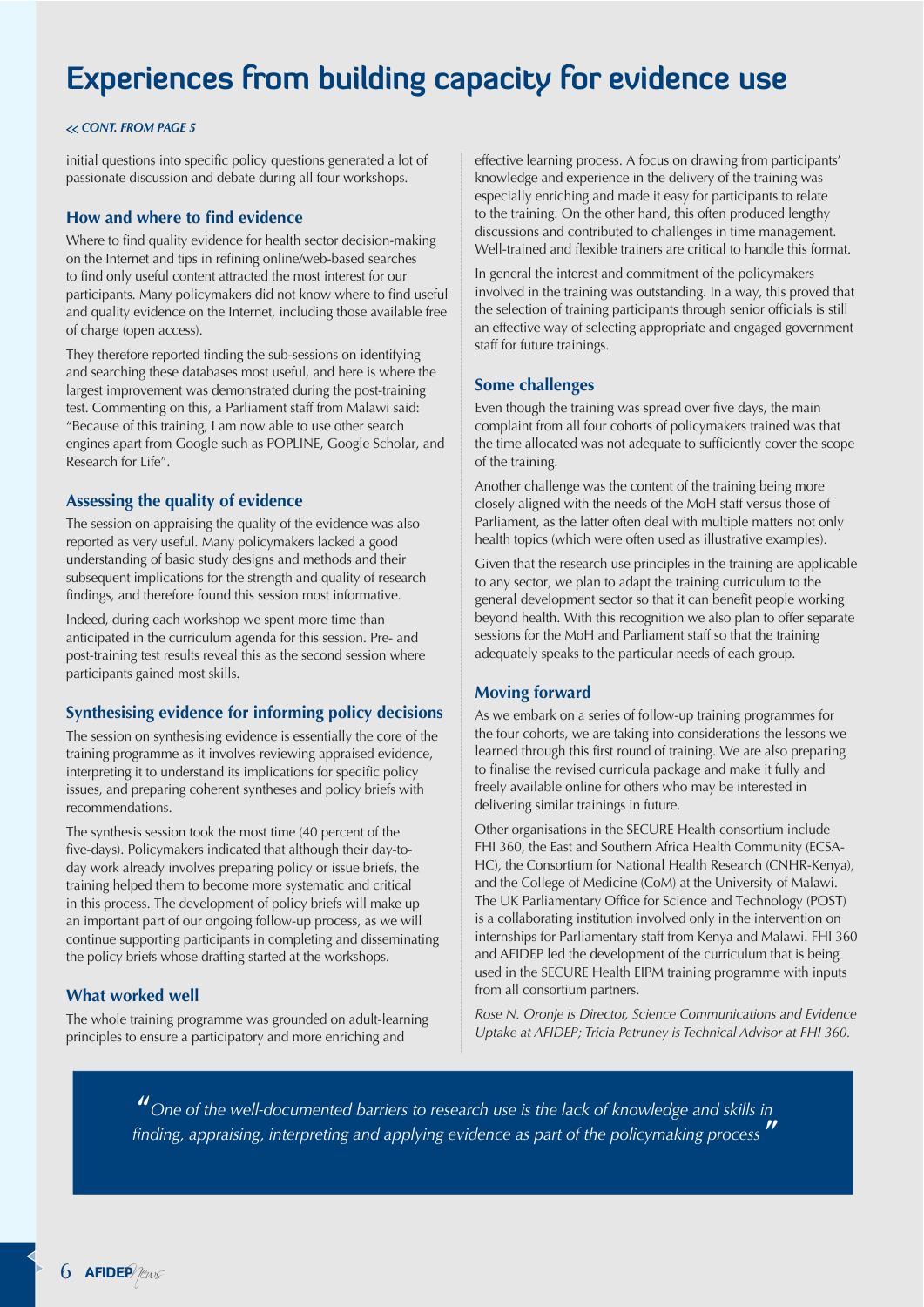### **Addressing the vulnerability of cross-border communities to HIV/AIDS critical for development in the East African Region**



*Truck drivers are among key populations who are at increased risk of acquiring or transmitting HIV/AIDS*.

#### *By Solomon Omariba and Emmanuel Toili*

lose to 4.7 million people<br>in the East African region<br>(EAC) are living with HIV<br>as at 2014. Kenya, Haanda and in the East African region as at 2014. Kenya, Uganda and Tanzania each contributes nearly a third of the burden of People Living with HIV (PLHIV) in the East African region. According to UNAIDS, cross-border communities that have been found to be the most vulnerable to acquiring or transmitting HIV infection include female sex workers and their clients, men who have sex with men (MSM), fisher folk communities, people who use and inject drugs, and truck drivers along the transport corridor. These are known as *key populations*.

A consortium led by FHI 360, AFIDEP and ABT Associates is implementing the Cross Border Health Integrated Partnership Programme (CB-HIPP) that seeks to identify the gaps in healthcare service provision to these crossborder communities in order to prescribe appropriate policy recommendations that will reduce the cases of HIV infections.

#### **The policy gap**

In a legal and policy gaps analysis conducted recently by AFIDEP, it emerged that most partner states in the East African bloc had adapted

their HIV laws and policies in line with the provisions of the EAC HIV Bill of 2012, which provides for strong commitment to respond to HIV/AIDS through enactments of laws, policies, strategies and the development of institutional responses.

However, the study found that the EAC HIV/AIDS Unit identifies criminalisation of HIV transmission and failure to protect key populations in the context of HIV, particularly by criminalising sex work, men who have sex with men, transgender people and drug users, as contentious and unaligned to the EAC HIV Bill of 2012 in most of the member states.

#### **Vulnerability of key populations**

Some of the factors attributed to the low access to health care services among key populations include risky sexual behaviours, low risk perception, high mobility, nature and condition of work, repetitive work

**"***The study found that the EAC HIV and AIDS Unit identifies criminalisation of HIV transmission and failure to protect key populations in the context of HIV, particularly by criminalizing sex work, men who have sex with men, transgender people and drug users, as contentious and unaligned to the EAC HIV Bill of 2012 in most of the member states.***"**

activities, unsanitary accommodation, separation and isolation, and inadequate access to health and social services.

Increased vulnerability among key populations is also linked to stigma and discrimination, violence and punitive legal and social environment that limit the availability, access and uptake of HIV prevention, care, treatment and support for these groups.

The study concluded that key populations in the EAC region have limited access to appropriate health care. The study recommended the urgent need to address the barriers to access to care identified above in order to enable these subpopulations to attain their development potential and to concurrently contribute to regional integration efforts and sustainable development. Increasing their access to health care will also contribute to lower HIV infection rates in the region.

#### **AFIDEP's role**

AFIDEP's role on the CB-HIPP programme is to strengthen leadership and governance of various institutions charged with the responsibility of delivering quality integrated health services for cross-border communities in East, Central and Southern Africa (ECSA) region.

As part of its mandate in the consortium, AFIDEP will conduct a stakeholder mapping and analysis exercise in selected border points. The formative assessment which will target the key populations, healthcare service providers, government officials and donors, is aimed at assessing policy and programme gaps and overlaps at the border points. Data from the formative assessment will be synthesised into formats that can promote evidence uptake into policy such as policy briefs and targeted technical reports for policymakers. The information will also be shared with the wider public and scientific community through various knowledge management platforms such as the East African Community knowledge hub.

The overall objective of the programme is to support the improvement of healthcare service provision and the allocation of more resources for HIV/AIDS prevention, care, treatment, and support among cross-border communities, including key populations.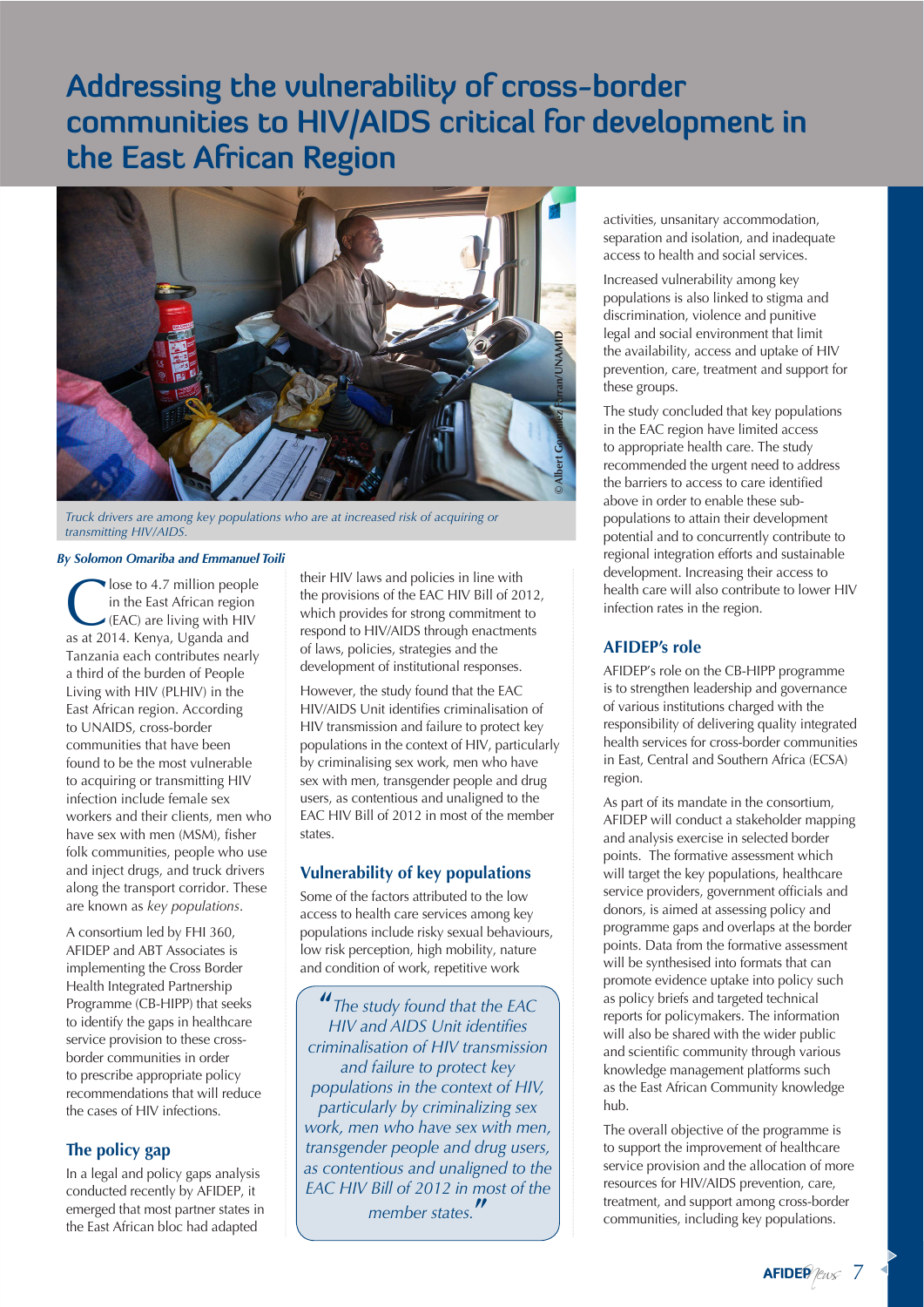### **Malawi launches health strategy for the youth**

#### *By Nissily Mushani*

In Malawi, young people suffer higher disease burden than<br>
other population groups, leading to high maternal, infant are<br>
child deaths. Currently, 66 percent of the population is und<br>
25 years with Malawi registering a hig n Malawi, young people suffer higher disease burden than other population groups, leading to high maternal, infant and child deaths. Currently, 66 percent of the population is under pregnancies and sexually transmitted infections (STIs) or HIV cases among young people. The Ministry of Health (MoH), through the Reproductive Health Directorate, launched its first ever Youth Friendly Health Services Strategy (YFHS) 2015-2020 at a ceremony held at Bingu International Conference Centre, Lilongwe on August  $26<sup>th</sup> 2015$ . The occasion was graced by the Minister of Health, Dr Peter Kampalume.

The YFHS seeks to increase knowledge, improve awareness, access and utilisation of reproductive health services for all young people aged 10 – 24 years in the country. In 2014, the MoH carried out a comprehensive evaluation of the YFHS programme to assess coverage, quality and achievements. The evidence from the 2014 assessment shows that health services were unfriendly

to young people and prevented the youth from accessing Sexual Reproductive Health (SRH) services. The assessment highlighted major issues for youth accessing health services and noted that the health system was not conducive to promoting health-seeking behaviours among young people.

The strategy was developed through an extensive stakeholders consultative process guided by the most up-to-date evidence available, including findings from the YFHS evaluation mentioned above. The strategy is expected to contribute to the country's response to providing high-quality, integrated services that are relevant, accessible, attractive, affordable, appropriate and acceptable to young people in order to achieve universal access to Sexual and Reproductive Health and Rights (SRHR) for young people.

AFIDEP participated in all the stages of the development process of the strategy by virtue of being part of the strategy development steering committee.

### **Malawi's youth identify education as critical for transition into adulthood**

#### *By Nissily Mushani*

Wouth in Malawi have asked the<br>government to put in place polic<br>and investments that will ensure<br>increased school enrolments improved government to put in place policies increased school enrolments, improved access to higher education and technical colleges, and increased employment opportunities.

These were the main demands by youth revealed by recent consultations conducted by AFIDEP, Maestral International and the Ministry of Health (MoH) from July  $20<sup>th</sup>$  to  $24<sup>th</sup>$  2015. The consultations involved 90 youths aged between 15 and 19 years selected from three districts, with an equal number of young men and women from both rural and urban areas. The consultations sought to gather views on their priorities, needs and aspirations necessary to enable their safe transition into adulthood.

The youth further asked the government to enhance rural electrification and access to the internet countrywide. They also appealed for more support from parents, family and the community.

In regard to access to healthcare services, youth viewed the government as the main service provider and also the first line of support. Schools and health facilities were often mentioned, though not many youths had access to youthfriendly services. Youth further mentioned the Social Welfare and Victim Support Units as important government services. NGOs were said to sometimes help



*Education increases opportunities for the skilled employment of youth.*

adolescents, but no specific organisation was mentioned. Even then, youth preferred support services from community-based organisations and youth groups. On the other hand, youth generally viewed the role of the church and the media as negative in relation to supporting and enabling their safe transition to adulthood.

The consultations revealed that young people remain at the margins of decision-making; at lower levels of Roger Hart's Ladder of Participation i.e. manipulation, decoration, tokenised,

assigned or informed. This is demonstrated in institutional structures such as the village leadership, church, government departments, and to social, economic and political institutions.

The consultations provided a platform for adolescents to share their views about their aspirations, their current access to services, support received and the challenges in realising their goals. The views from the consultations will be documented in the forthcoming *Malawi Youth Situation Analysis Report.*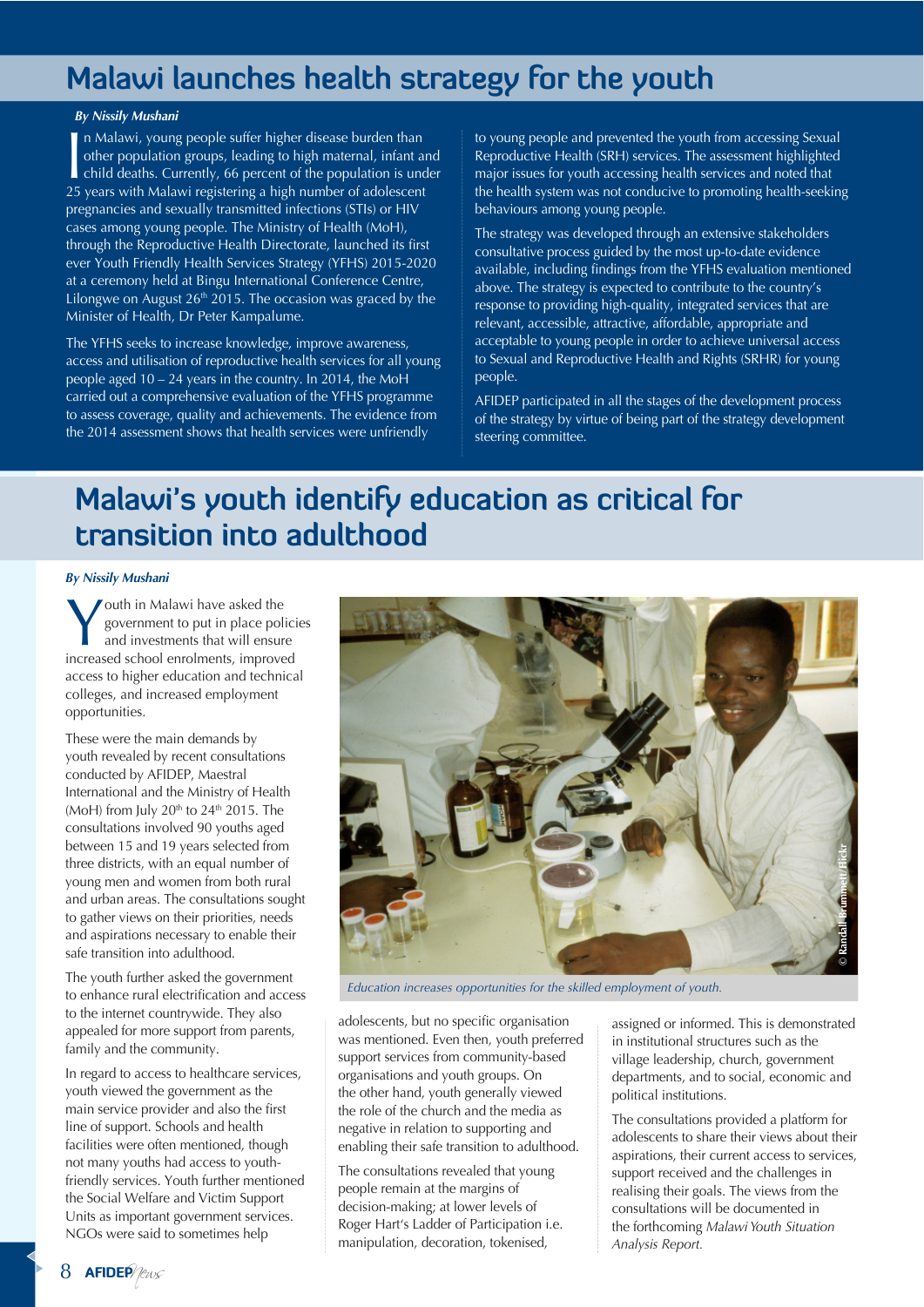**Hewlett Foundation funds AFIDEP's new programme to increase evidence use in integrated development planning and parliamentary processes in Africa**



*The Parliament of Kenya buildings.* 

#### *By Rose Oronje*

e would like to announce an exciting new programme of work that has been funded by the Hewlett Foundation to increase the use of evidence in integrated development planning and parliamentary processes in Africa. The programme, whose implementation started in October 2015, is building on lessons from our past work to improve uptake of research evidence in decision-making processes in government ministries and parliaments in Africa.

#### **Enabling increased evidence use in integrated development planning**

This new programme has two main components. The first component aims to enable increased evidence use in integrated development planning in Africa. This component builds on our ongoing ground-breaking work that is conducting rigorous modeling and forecasting to provide African governments with advise on the investment options they need to make in order to harness sizeable demographic dividends. Part of this programme involves a partnership with the UNFPA East and Southern Africa Regional Office (ESARO) to provide technical support on the demographic

dividend to the 23 African governments in the region. In this new programme, we are building on this work to implement innovative interventions that will increase African governments' uptake of evidence on the demographic dividend in decisionmaking processes, with particular focus on enabling countries to develop and own national roadmaps for harnessing the demographic dividend and incorporating evidence on demographic dividend in their integrated development planning processes.

#### **Assessing effectiveness of interventions that seek to enable increased evidence use in African parliaments**

The second component of the programme aims to assess the effectiveness of parliamentary networks in enabling increased evidence use in debating and other decision-making processes in parliaments in Africa. The assessment will draw important lessons on whether or not national and regional parliamentary networks present an opportunity for increasing evidence use in parliament decision-making process in Africa. Under this component, we are working with a recently formed Parliamentary Caucus on Evidence-Informed Oversight and

Decision-Making (PC-IEDM) in Kenya to champion increased evidence use by tackling some of the institutional barriers to evidence use in parliament as well as sensitising parliamentarians on the need for them to deliberately focus on using research evidence or challenging their peers to use research evidence. Currently, the Caucus has about 20 member MPs who are championing its activities in the Kenyan parliament.

In addition, we are also working with a regional parliamentary network, the Network of African Parliamentary Committees on Health (NEAPACOH), first, to assess its effectiveness in enabling increased evidence use in member committees, and second, to use the lessons from this assessment to improve the network's strategies in enabling increased evidence use by member committees across Africa. NEAPACOH has a membership from 21 African countries.

#### **Two-year programme**

This is a two-year programme, running from October 2015 to September 2017. The programme had a 3-months inception phase between July-October 2015, during which we focused on setting up internal structures and initiating some partnerships for its implementation.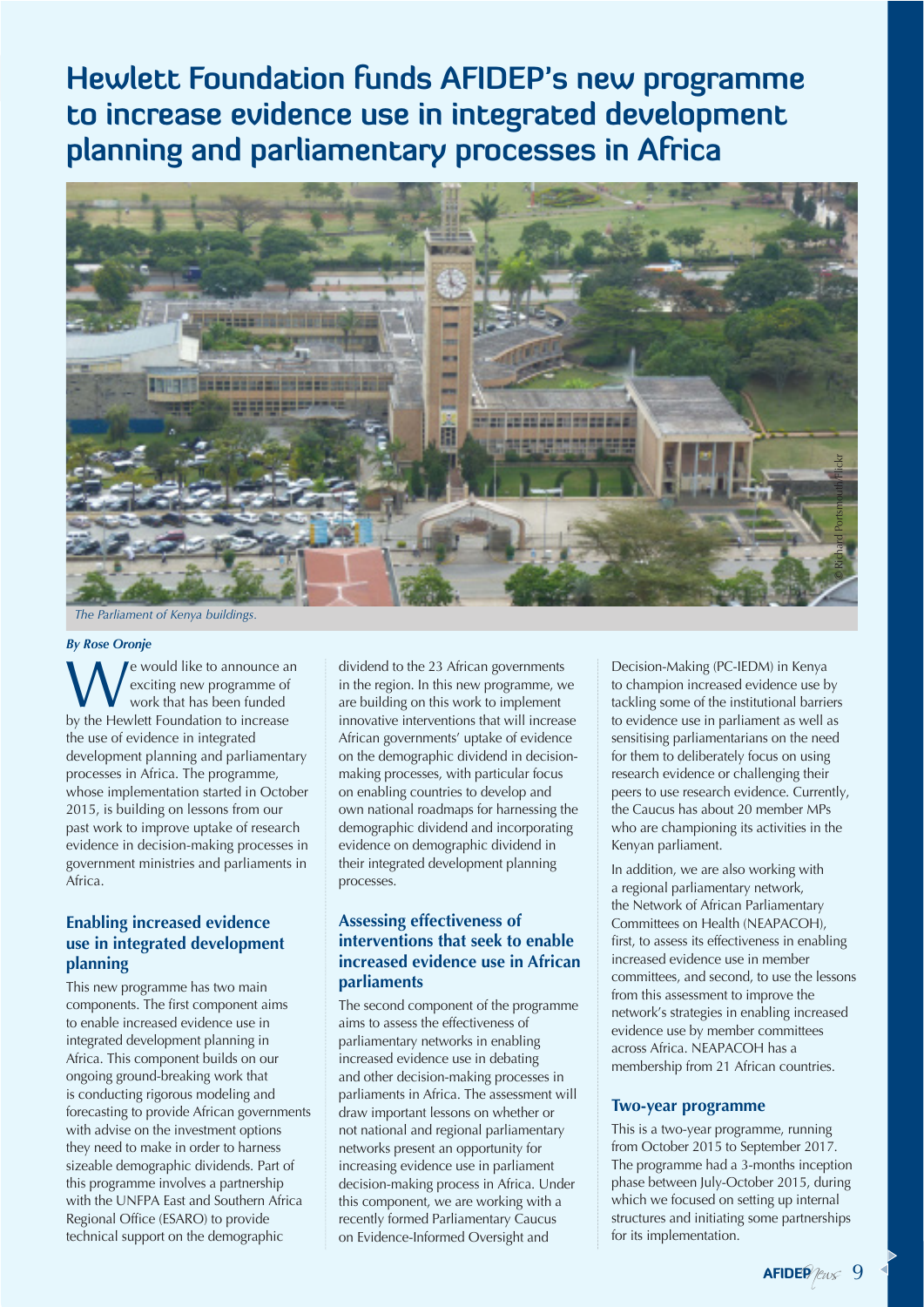### **Welcome to our New Team Members!**

#### **Collins Ouma, Ph.D. Director, Research and Knowledge Translation**

Until his appointment as Director, Research and Knowledge Translation, was the Program Leader, Health Challenges and Systems within the African Population and Health Research Center (APHRC), where he led amongst other things translation of research evidence to policy. His research focuses on public health, genetic, and environmental factors that predisposes the human populations to both infectious and non-infectious diseases in sub-Saharan Africa. In addition, he has also focused on child nutrition specifically looking at effectiveness of Out-Patients Therapeutic Programme on Nutrition among Under Fives in Kenya. Within the last 5 years, Prof. Ouma's focus has been on predisposing factors to malaria, non-infectious diseases (cervical cancer), endemic Burkitt's lymphoma, Dengue virus and HIV-1 infections in African populations. These activities have entailed collection of surveys across



populations and creating an interface between biomedical research and public health issues. Prof. Ouma has extensive experience of supervising to completion over 35 postgraduate students (both Masters and PhD) and thesis examination for postgraduate students across several Kenyan and other international universities.

Before joining APHRC, Prof. Ouma was based at the Department of Biomedical Sciences and Technology of Maseno University, Maseno, Kenya. He was the Head of the Department of Biomedical Science and Technology before being appointed the Dean, School of Public Health and Community Development at Maseno University. In addition, he also served as the Director of Research, Publications and Innovations at the same institution. He gathered a lot of research experience partly at Maseno University and at the Kenya Medical Research Institute (KEMRI), Kenya, where he carried out his research during his PhD and postdoctoral training. To date, Prof. Ouma is a Principal Investigator or Co-Investigator in over 10 internationally-funded projects. He is well-published and has over 60 publications in peer-reviewed journals. In addition, he is a reviewer in over 10 international journals across the globe. Prof. Ouma holds a Doctor of Philosophy, PhD (Human Genetics), MSc (Genetics), and BSc (Immunology, Molecular Biology), all from Kenyatta University, Nairobi, Kenya.

#### **Sam W. Wafula, Ph.D. Knowledge Translation Scientist**

Sam's work entails providing technical assistance to various countries in the area of knowledge translation with the ultimate goal of fostering evidenceinformed policy programming.

Sam has a Bachelor of Arts degree in Sociology and Geography, a Master of Arts degree in Population Studies and a PhD in Population Studies from the University of Nairobi. He has over 12 years working experience in various national and international nongovernmental organisations. Sam has worked under various capacities with Family Health options Kenya, AMREF Health Africa, Population Council, ICF MACRO International and SNV Netherlands Development organisation.



He has research interests in understanding the social aspects of maternal and child health, family planning, unmet need for family planning, adolescent and sexual

reproductive health. In addition, he has research interests in demographic analysis of mortality and fertility, as well as the use of statistical techniques in understanding population change. Sam is also keen on using his monitoring and evaluation skills to evaluate the impact of population health programmes.

Sam is a past recipient of the Fred H. Bixby postdoctoral fellowship which is administered by Population Council. He also received the University of Nairobi's merit award scholarship for his postgraduate studies; the Hewlett Packard and Andrew Mellon Foundation scholarship and was also the joint recipient of the Tokyo Foundation academic award. He is also one of the alumni of the Population Reference Bureau's policy communication fellowship.

### **List of Publications**

**Atela, M.**, Bakibinga, P., Ettarh, R., Kyobutungi, C., & Cohn, S. (2015). Strengthening health system governance using health facility service charters: a mixed methods assessment of community experiences and perceptions in a district in Kenya. *BMC Health Services Research*. 15:539. DOI: 10.1186/s12913-015-1204-6

Smith, E., Musila, R., **Murunga, V.**, & Godbole, R., (2015). An assessment of family planning decision makers' and advocates' needs and strategies in three East African countries. *International Perspectives on Sexual and Reproductive Health,* 41(3):136–144, DOI: 10.1363/4113615

**Wafula, S**. (2015). Regional differences in unmet need for contraception in Kenya: Insights from survey data. *BMC Women's Health.* 15:86. DOI 10.1186/s12905-015-0240-z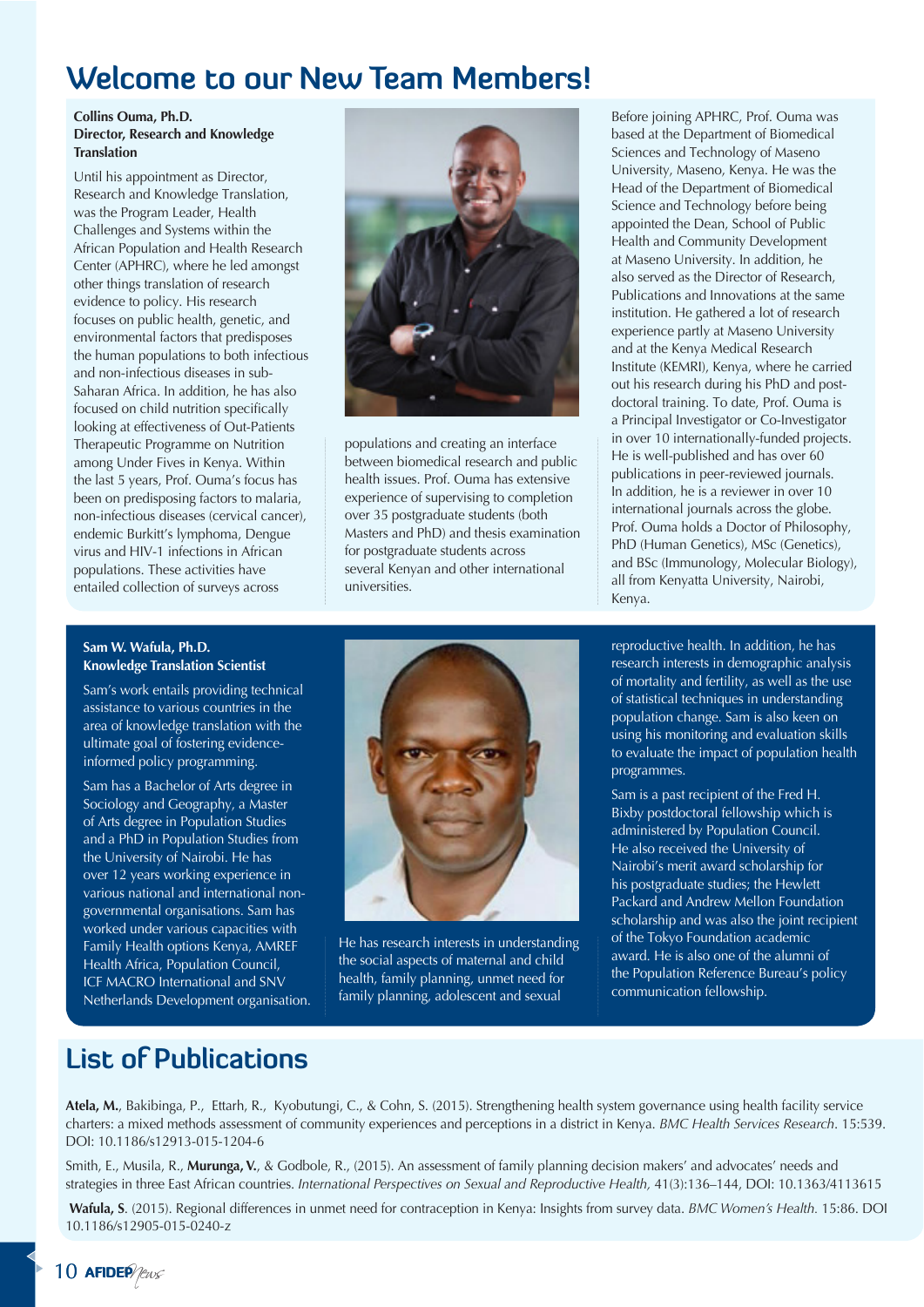## **Kenya needs to invest in the health of adolescents**

#### *CONT. FROM PAGE 12*

children. However children raised in poor backgrounds such as urban slums are often at risk of dropping out of school.

"Pervasive poverty continues to be a critical barrier to school completion. In other words, there are significant inequalities in education that must be bridged," she indicated.

The vulnerability of adolescents was further emphasized by several experts during an AFIDEP-led panel discussion on adolescents and the demographic dividend on day two of the Symposium on October 28th 2015.

Dr. Khama Rogo, a distinguished global reproductive health expert, poignantly pointed out that there exist major inequities in Kenya as a result of a systems failure.

"Our economy is growing but large inequities persist, [and] we have systems in our country that promote these [inequities]. For example, every rich suburb in Nairobi has a neighbouring slum," he noted.

He cautioned that this situation is a recipe for national crises such as the Arab Spring, and the radicalisation of youth to join terror groups such as Al-Shabaab and Boko Haram becomes highly likely. In fact, he pointed out that Al-Shabaab and Boko Haram are the 'demographic dividends' that Africa is reaping out of its failure to invest meaningfully in the health and development of young people.

Hon. Kenneth Okoth, Member of Parliament for Kibra Constituency indicated that for there to be significant change in the education system, which has a massive impact on the future of adolescents, the government has to take leadership and make the right investments now.

Further, Siddhart Charttejee, the UNFPA Country Representative, emphasized that Kenya would go nowhere without investments in the empowerment of girls and women.

Speaking on the need to address the sexual and reproductive needs of adolescents, Dr Josephine Kibaru-Mbae, the Director General, National Council for Population and Development (NCPD), stressed that we have to cease burying our heads in the sand.

"We cannot continue working as though adolescents are not having sex because they are…family planning commodities are not available to those who need them most," she said.

The lack of government investments in family planning programmes and service provision for young people has left this population will limited options and hence we are faced with increased cases of teenage pregnancies, unsafe abortions and sexually transmitted infections (STIs). Hopefully, the new Adolescent Sexual and Reproductive Health Policy 2015 will

**"***About 1 out of every 4 Kenyans is an adolescent. There is little doubt that a large population of healthy, well-educated and fully empowered adolescents is a valuable national asset and, indeed, one of the key ingredients for the achievement of the demographic dividend***"**

address most of these gaps seeing that the 2003 Adolescent and Reproductive Health and Development Policy was barely implemented.

As Dr. Kibaru puts it, there's some hope in the future since the government is also working to have a national family planning programme implemented at the county level.

#### **There's a cocktail of health issues affecting adolescents**

Despite the national focus on the sexual and reproductive health of adolescents, the discussions at the Symposium underscored the need to discuss the health of adolescents in a broader scope. Mental health, non-communicable diseases, HIV/AIDS were key topics of discussion in addition to drug and alcohol abuse, and sexual and reproductive health.

"If we really want to develop adolescents, and young people in general, into citizens who will drive the country forward, we cannot be looking at one aspect of adolescence," said Dr. Zulu during an interview on the sidelines of the Symposium.

Throughout the Symposium, the speakers underscored the need to prioritise adolescent health more so with the recent adoption of the sustainable development goals (SDGs). The SDGs give us a fresh start to make things right where we failed with the millennium development goals (MDGs).

The most pressing need of all is more data on adolescents. As Dr. Kabiru clearly put it, "we cannot assess progress in adolescent health if we have no metrics to assess change."

The lack of monitoring, learning and evaluation mechanisms for programmes aimed at benefiting youth (including adolescents) has made it difficult for implementers to be effective in the interventions. This was further emphasised by Dr. Rachael Nyamai, the head of the Ministry of Health Neonatal Child & Adolescent Health Unit who said that there is urgent need for a national adolescent health survey to address the existing gaps in research evidence.

#### **Adolescents need to be part of their changeconversation**

It was encouraging to see several adolescents at the Symposium, some of who were active participants in the discussions. As many speakers emphasized, adolescents need to be part of their changeconversation.

Following the illuminating discussions from the Symposium, all the relevant stakeholders need to roll up their sleeves in order to move the conversation forward, and walk the talk. At the close of the meeting, Dr. Rachael Nyamai announced some specific actions that the Ministry of Health plans to take in a bid to address the challenges raised and leverage on the opportunities highlighted. Top on the list is the formation a multi-sectoral forum to look at how to move the national adolescent health programme. The Ministry also plans to lobby for funds to conduct a national adolescent health survey to understand the prevalence of major health issues affecting adolescents and the level of access to services needed.

Hopefully, when the Symposium re-convenes in 2017, we shall be celebrating major milestones because indeed #EveryAdolescentCounts.